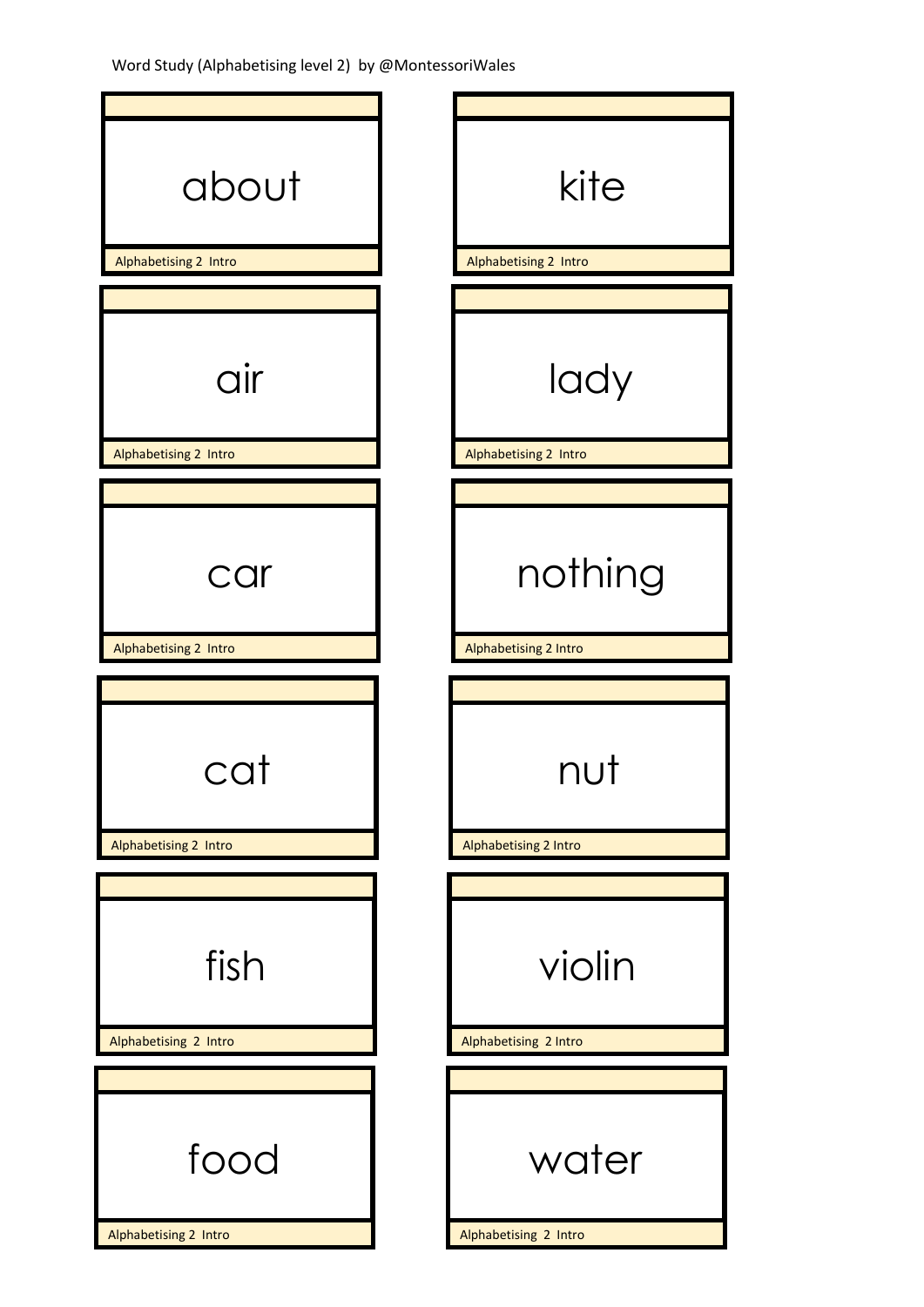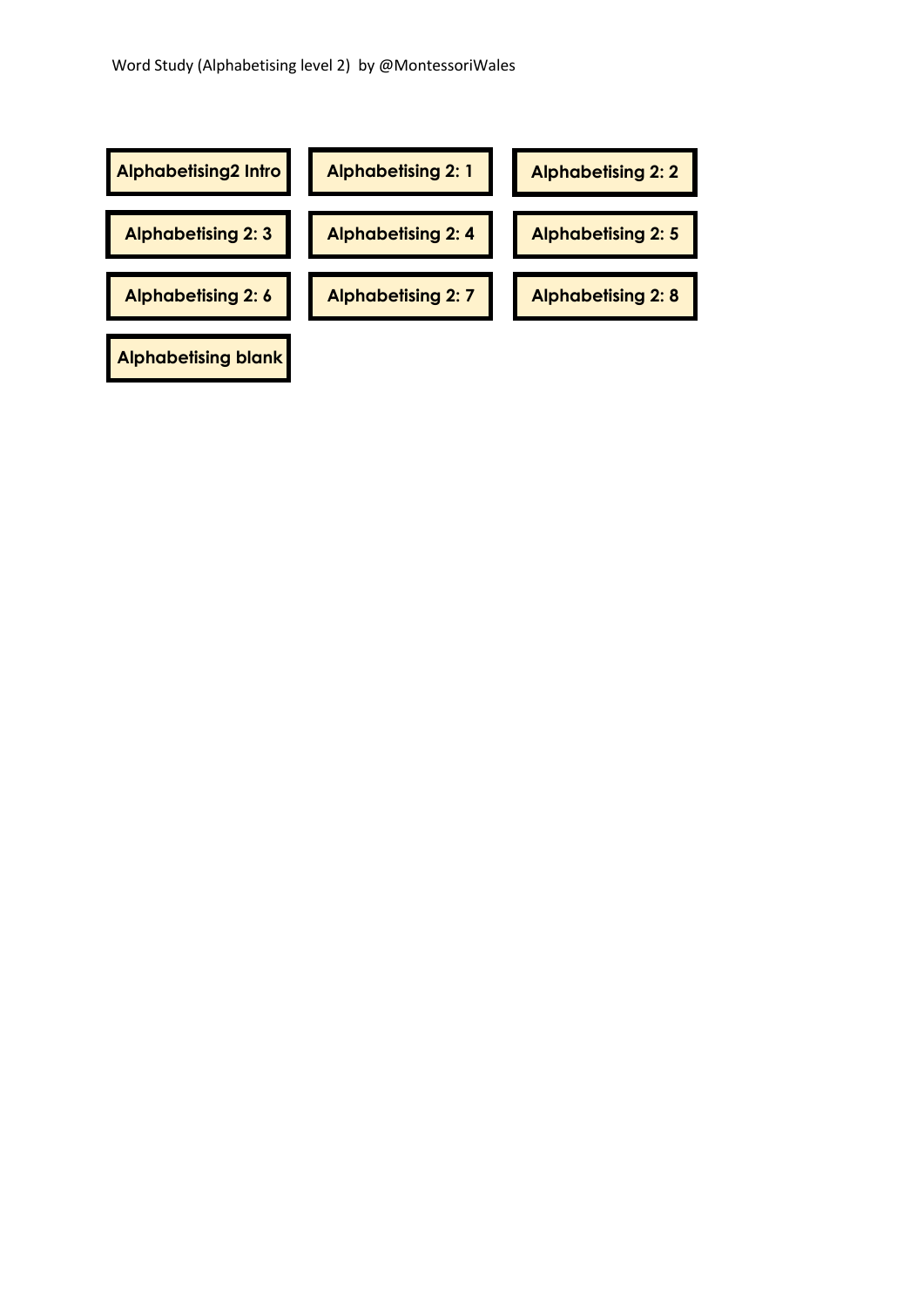| basket<br>Alphabetising 2 : 1 | mat<br>Alphabetising 2:1   |
|-------------------------------|----------------------------|
|                               |                            |
| beast<br>Alphabetising 2:1    | mouse<br>Alphabetising 2:1 |
|                               |                            |
| door<br>Alphabetising 2:1     | penny<br>Alphabetising 2:1 |
|                               |                            |
| district<br>Alphabetising 2:1 | shape<br>Alphabetising 2:1 |
|                               |                            |
| horse                         | sit                        |
| Alphabetising 2:1             | Alphabetising 2:1          |
|                               |                            |
| lace                          | yesterday                  |
| Alphabetising 2:1             | Alphabetising 2 : 1        |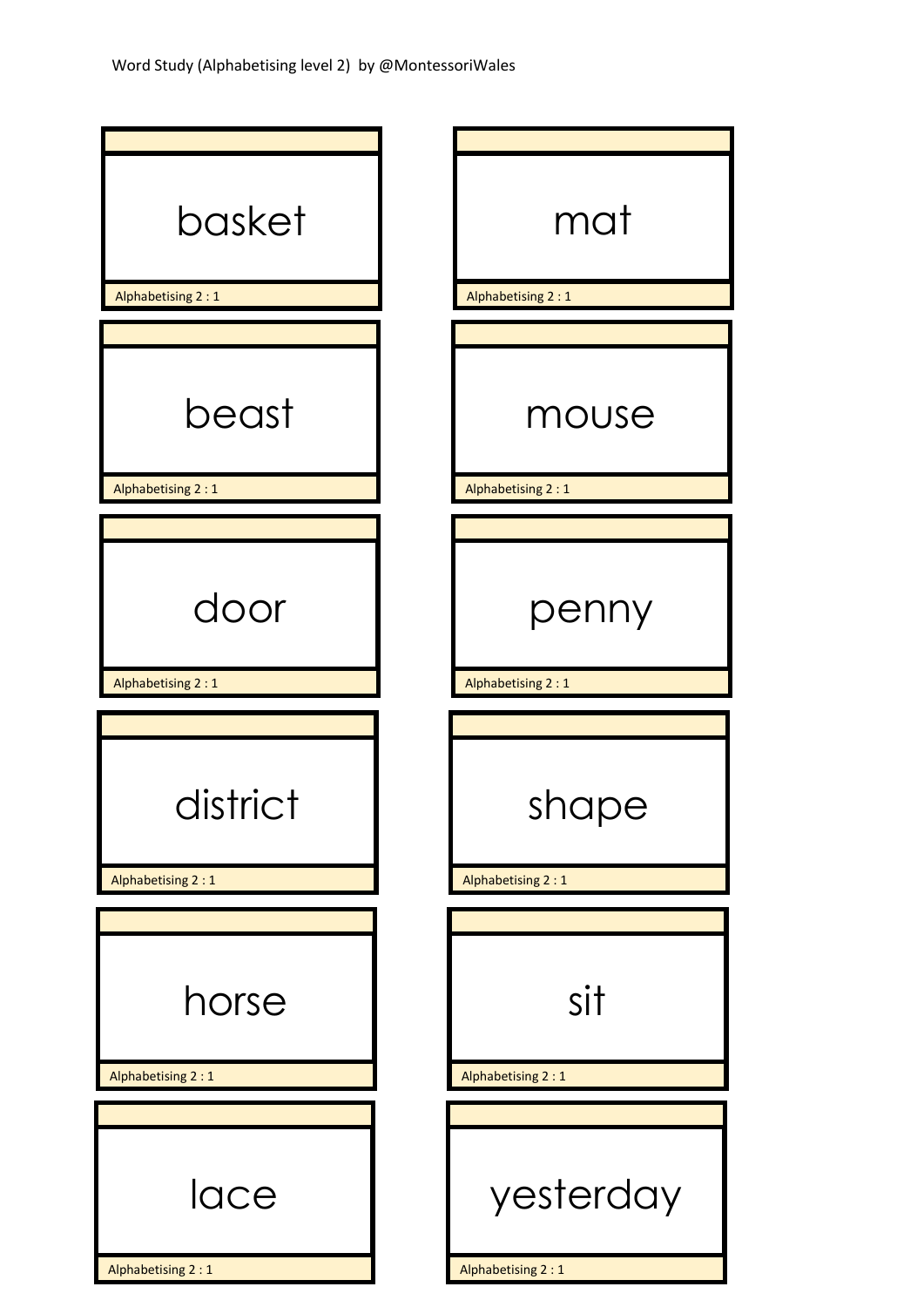| apple<br>Alphabetising 2:2   | motorbike<br>Alphabetising 2:2  |
|------------------------------|---------------------------------|
|                              |                                 |
| baby<br>Alphabetising 2:2    | mustard<br>Alphabetising 2:2    |
|                              |                                 |
| boat                         | race                            |
| Alphabetising 2 : 2          | Alphabetising 2:2               |
| J<br>.<br>Alphabetising 2:2  | television<br>Alphabetising 2:2 |
| justice<br>Alphabetising 2:2 | tired<br>Alphabetising 2:2      |
|                              |                                 |
| lake<br>Alphabetising 2:2    | zebra<br>Alphabetising 2:2      |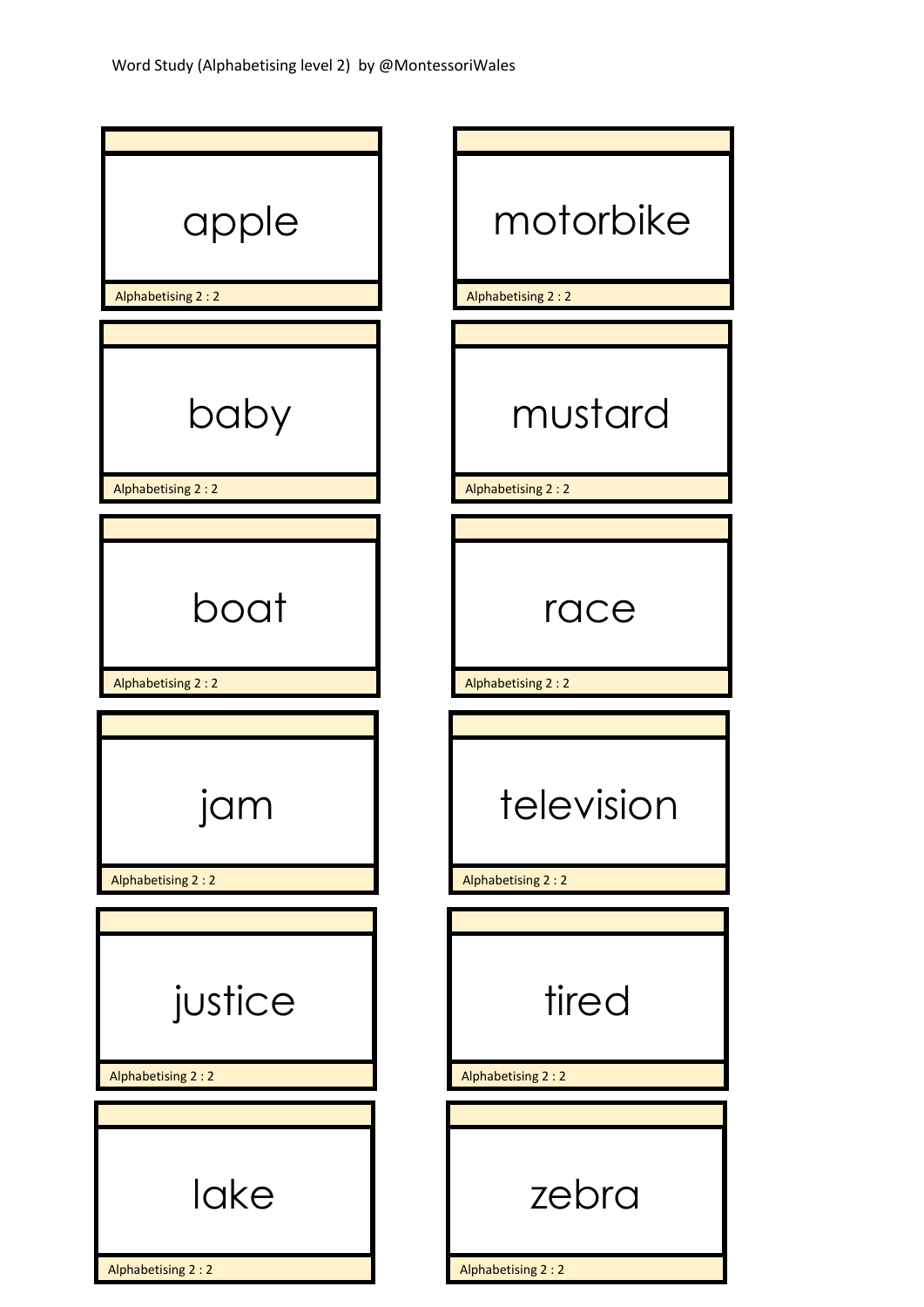| deer<br>Alphabetising 2:3   | kite<br>Alphabetising 2:3   |
|-----------------------------|-----------------------------|
|                             |                             |
| dog<br>Alphabetising 2:3    | near<br>Alphabetising 2:3   |
|                             |                             |
| goat                        | nonsense                    |
| Alphabetising 2:3           | Alphabetising 2:3           |
|                             |                             |
| Alphabetising 2:3           | queue<br>Alphabetising 2:3  |
|                             |                             |
| iguana<br>Alphabetising 2:3 | under<br>Alphabetising 2:3  |
|                             |                             |
| keys                        | uproot<br>Alphabetising 2:3 |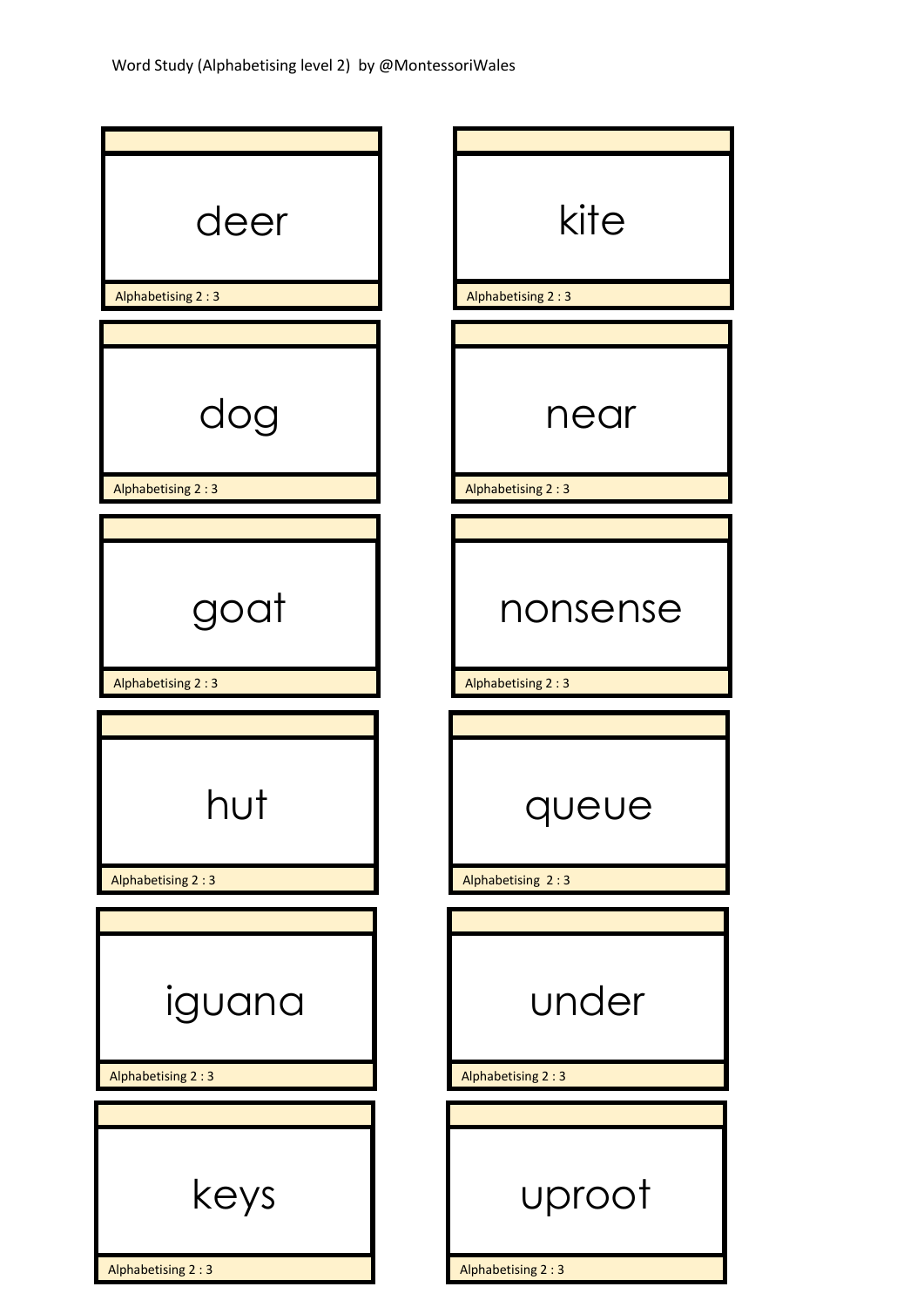| bicycle<br>Alphabetising 2:4 | open<br>Alphabetising 2:4 |
|------------------------------|---------------------------|
|                              |                           |
| bike<br>Alphabetising 2:4    | sand<br>Alphabetising 2:4 |
|                              |                           |
| graze                        | turtle                    |
| Alphabetising 2:4            | Alphabetising 2:4         |
| great<br>Alphabetising 2:4   | tusk<br>Alphabetising 2:4 |
|                              |                           |
| lamb                         | walrus                    |
| Alphabetising 2:4            | Alphabetising 2:4         |
|                              |                           |
| lamp                         | yak                       |
|                              |                           |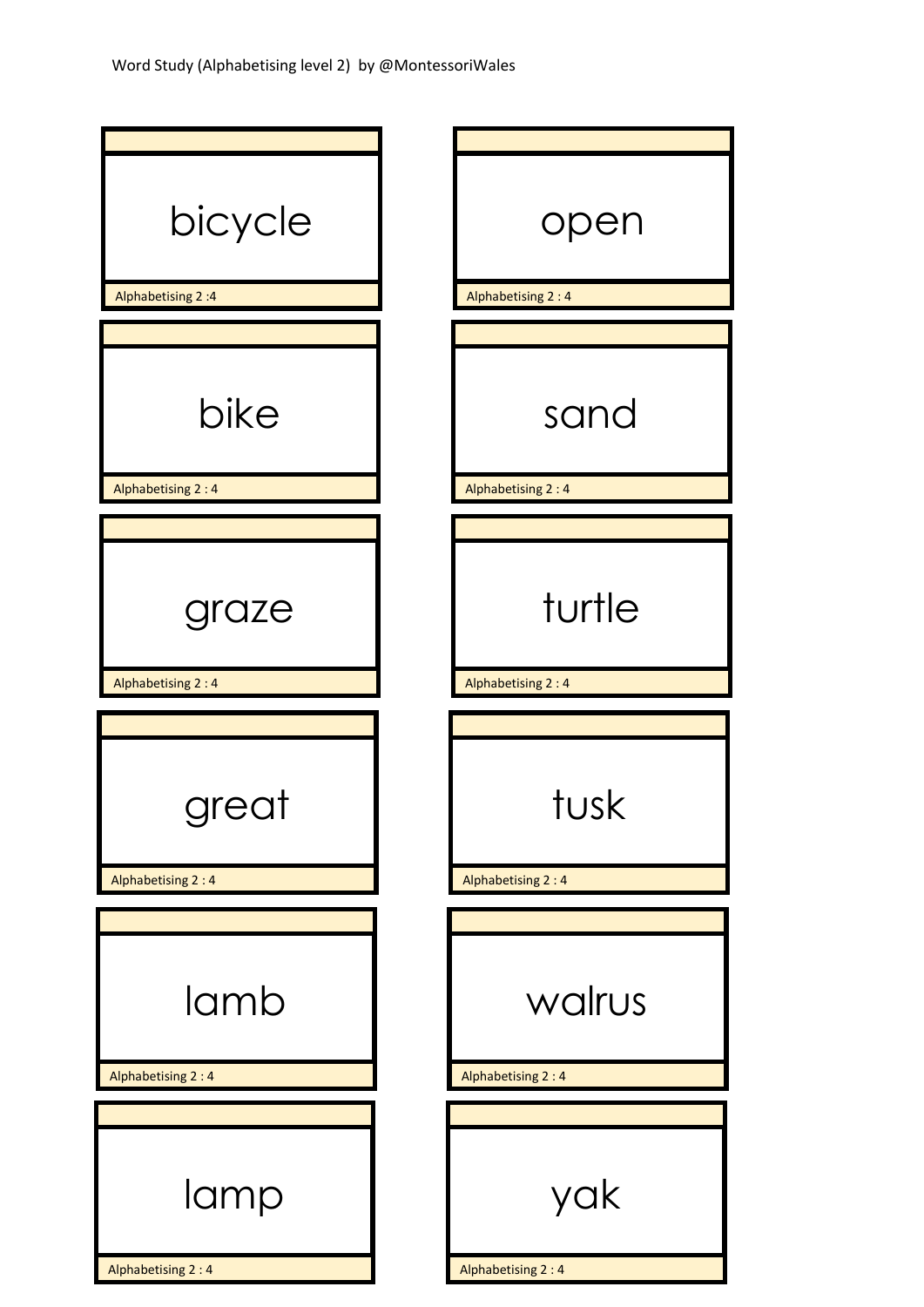| conker                         | ladder                            |
|--------------------------------|-----------------------------------|
| Alphabetising 2:5              | Alphabetising 2:5                 |
|                                |                                   |
| cockroach<br>Alphabetising 2:5 | marathon<br>Alphabetising 2:5     |
|                                |                                   |
| donkey<br>Alphabetising 2:5    | pig<br>Alphabetising 2:5          |
|                                |                                   |
| Alphabetising 2:5              | iglet<br>ド・ご<br>Alphabetising 2:5 |
|                                |                                   |
| kite                           | starfish                          |
| Alphabetising 2:5              | Alphabetising 2:5                 |
| kitten                         | starlight                         |
| Alphabetising 2:5              | Alphabetising 2:5                 |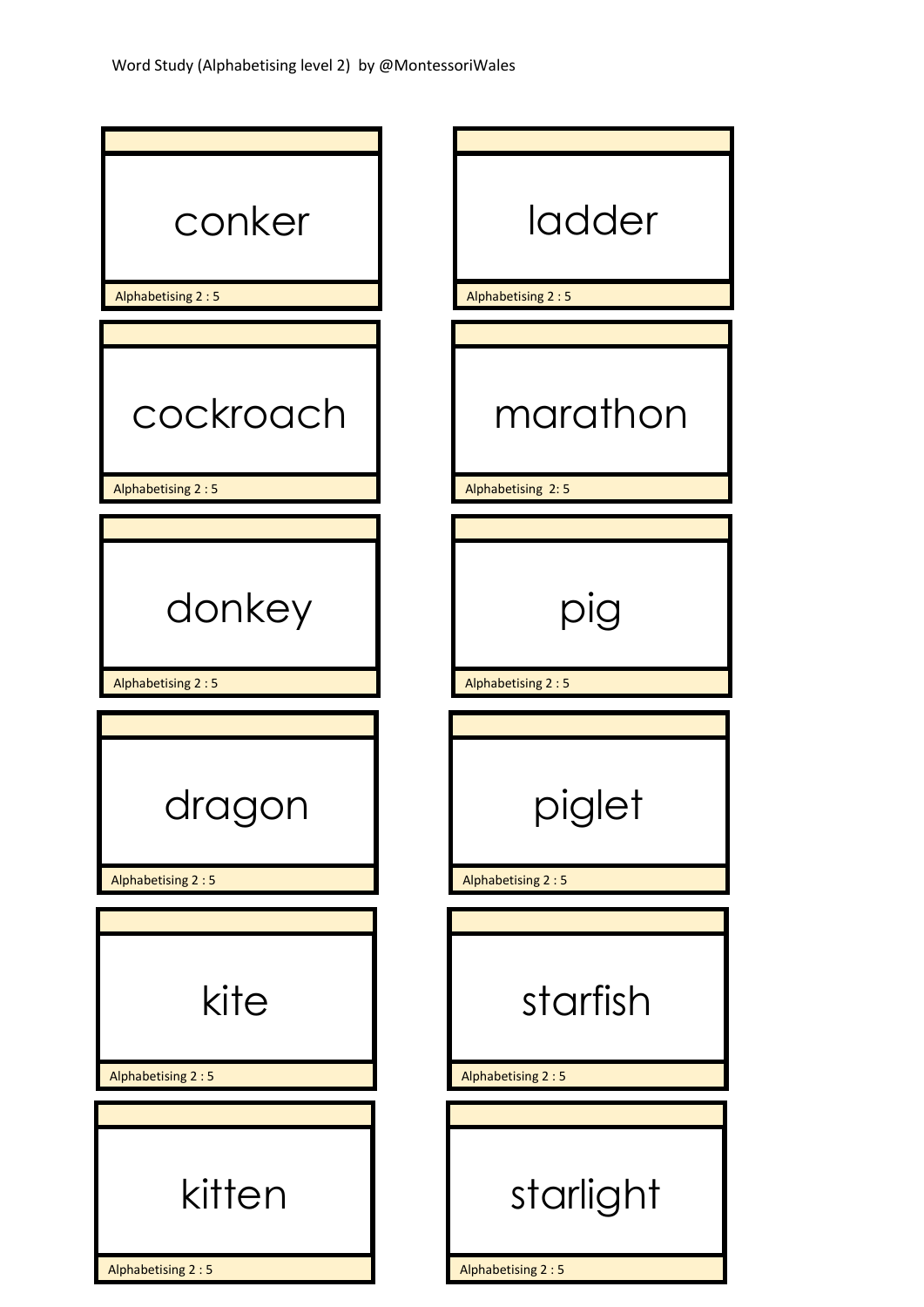| cardigan<br>Alphabetising 2:6 | mankind<br>Alphabetising 2:6   |
|-------------------------------|--------------------------------|
|                               |                                |
| carriage                      | manage                         |
| Alphabetising 2:6             | Alphabetising 2:6              |
|                               |                                |
| century                       | more                           |
| Alphabetising 2:6             | Alphabetising 2:6              |
|                               |                                |
| flower<br>Alphabetising 2:6   | waterfall<br>Alphabetising 2:6 |
|                               |                                |
| football                      | watermelon                     |
| Alphabetising 2:6             | Alphabetising 2:6              |
|                               |                                |
| footwear                      | wellington                     |
| Alphabetising 2:6             | Alphabetising 2:6              |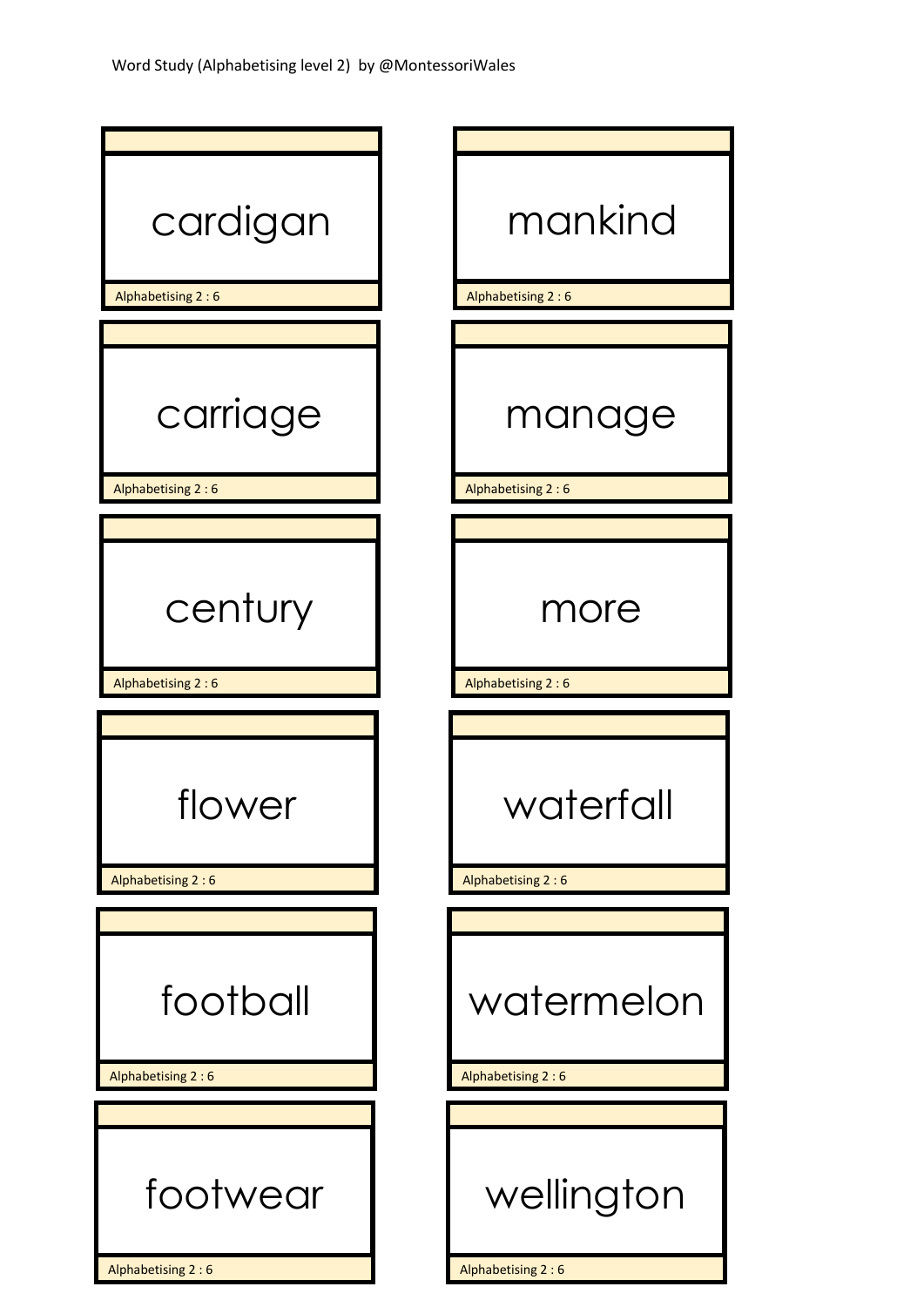| ant                            | meat                          |
|--------------------------------|-------------------------------|
| Alphabetising 2:7              | Alphabetising 2:7             |
|                                |                               |
| antarctica                     | meeting                       |
| Alphabetising 2:7              | Alphabetising 2:7             |
|                                |                               |
| anteater                       | mince                         |
| Alphabetising 2:7              | Alphabetising 2:7             |
|                                |                               |
| hibernate<br>Alphabetising 2:7 | key<br>,<br>Alphabetising 2:7 |
|                                |                               |
| historical                     | spider                        |
| Alphabetising 2:7              | Alphabetising 2:7             |
|                                |                               |
| history                        | spindle                       |
|                                |                               |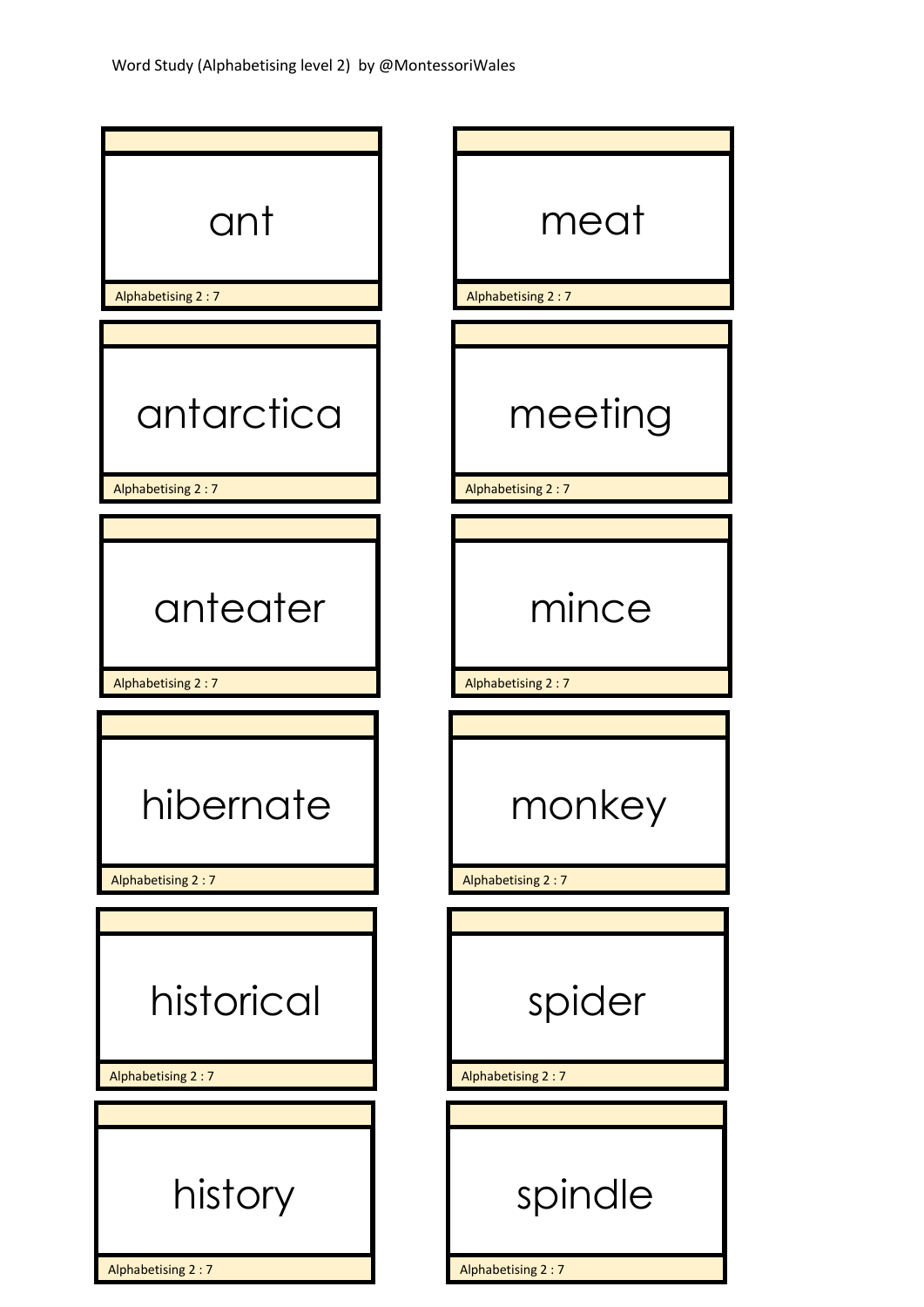| spinning          | training          |
|-------------------|-------------------|
| Alphabetising 2:7 | Alphabetising 2:7 |
|                   |                   |
| table             | transverse        |
| Alphabetising 2:7 | Alphabetising 2:7 |
|                   |                   |
| toy               | trestle           |
| Alphabetising 2:7 | Alphabetising 2:7 |